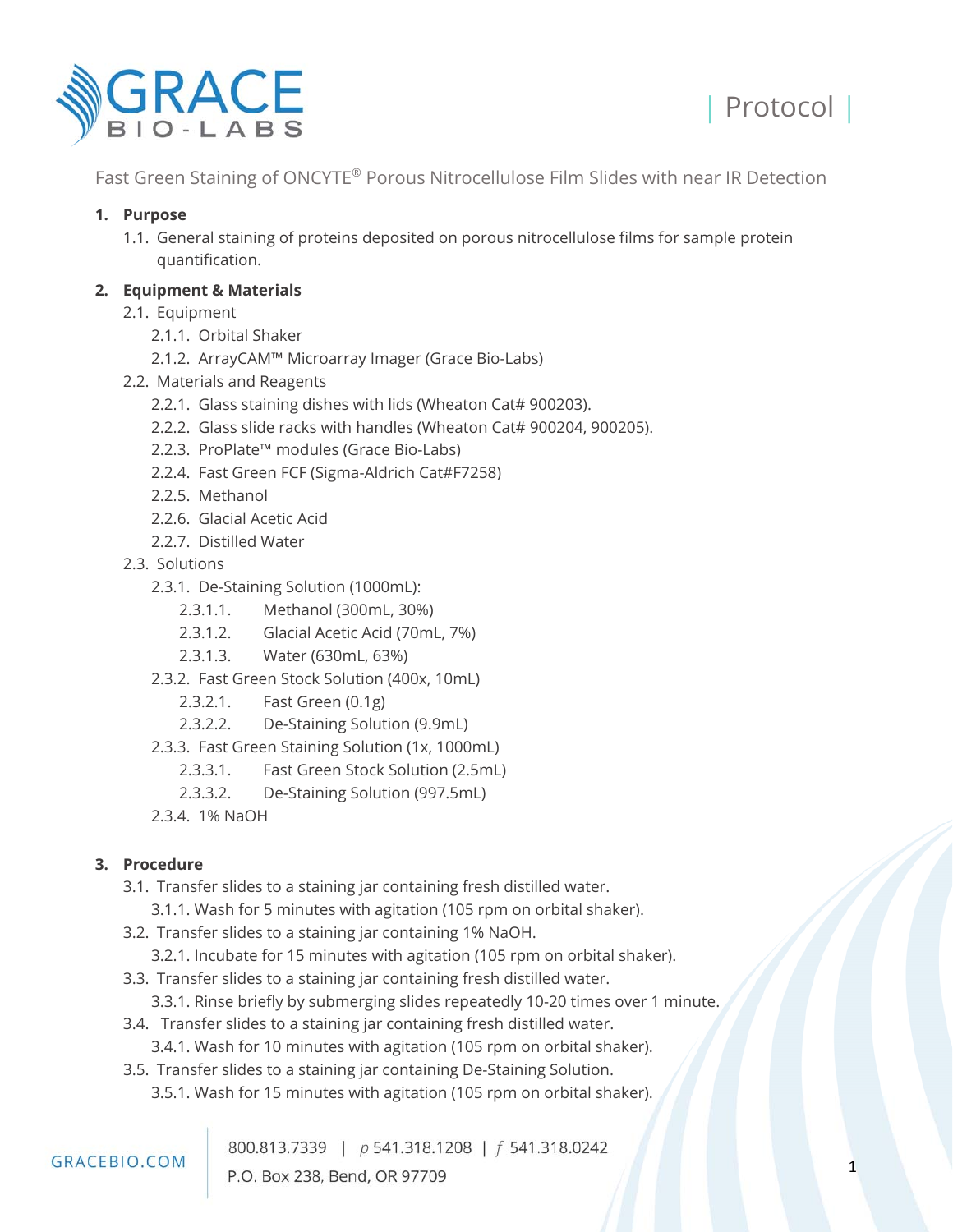



- 3.6. Transfer slides to a staining jar containing Fast Green Staining Solution 3.6.1. Wash for 3 minutes with agitation (105 rpm on orbital shaker).
- 3.7. Transfer slides to a staining jar containing fresh water.
	- 3.7.1. Rinse briefly by submerging slides repeatedly 10-20 times over 1 minute.
- 3.8. Transfer slides to a staining jar containing De-Staining Solution.
	- 3.8.1. Wash for 15 minutes with agitation (105 rpm on orbital shaker)
- 3.9. Transfer slides to a staining jar containing fresh water.
	- 3.9.1. Rinse briefly by submerging slides repeatedly 10-20 times over 1 minute.
- 3.10. Dry the slide by centrifugation.
- 3.11. Scan slides using a fluorescent imager capable of measuring at 800 nm (settings and results may vary with imaging system and filters employed):
	- 3.11.1. ArrayCAM Microarray Imager
		- 3.11.1.1. 800 nm bandpass
			- 3.11.1.2. Typical Settings:
				- Exposure: 200 msec.
				- Acquisition Time: 4 sec.
				- Gain: 20%

See Appendix for typical results obtained with this method.

#### **4. References**

- 1. Loebke, et al. (2007) Infrared-based protein detection arrays for quantitative proteomics. Proteomics 7, 558-584.
- 2. Levine, et al. (2006) Quantitation of protein on gels and blots by infrared fluorescence of Coomasie blue and Fast Green. Analytical Biochemistry 350, 233-238.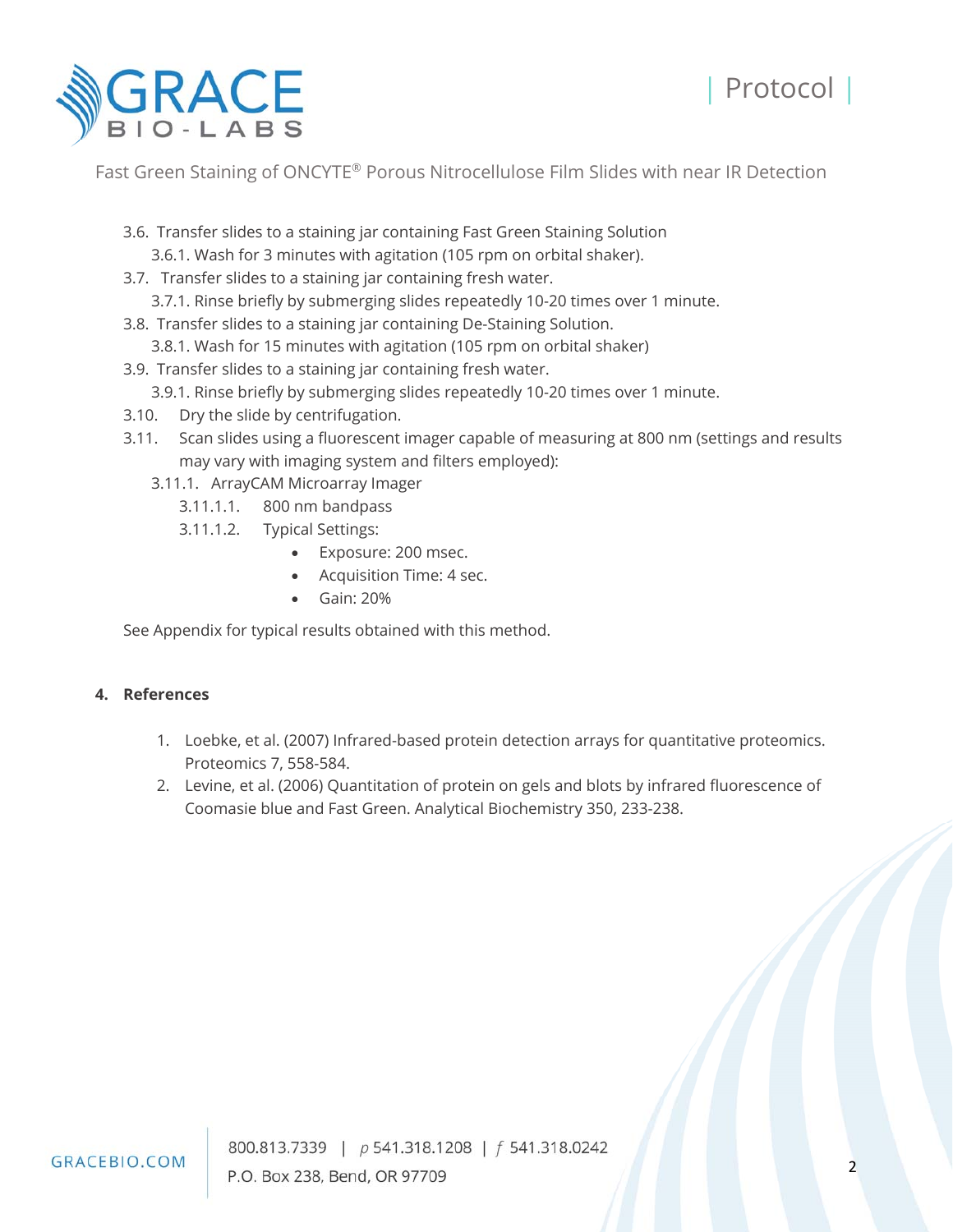

#### **Appendix**

Figure 1. Fast Green Protein Quantification on ONCYTE® Film Slides with near IR detection using ArrayCAM.





Figure 1. Total protein may be quantified after spotting on ONCYTE® AVID Film Slides by staining with Fast Green and measuring fluorescence using an ArrayCAM, an imaging system developed at Grace Bio-Labs. ArrayCAM is a CCD-based imaging system using laser excitation at 405 nm. Fast Green emission is 800 nm. (NOTE: Similar results were obtained with ONCYTE<sup>®</sup> SuperNOVA Film Slides from Grace Bio-Labs.)

- A. Shown is a range of standard proteins from  $8 500$  pg after on-slide staining with Fast Green.
- B. Detection and quantitation of BSA, Lysozyme, and IgG using a Fast Green staining protocol (see attachment) with ArrayCAM are linear down to the lowest protein deposition (8 pg).

800.813.7339 | p 541.318.1208 | f 541.318.0242 P.O. Box 238, Bend, OR 97709